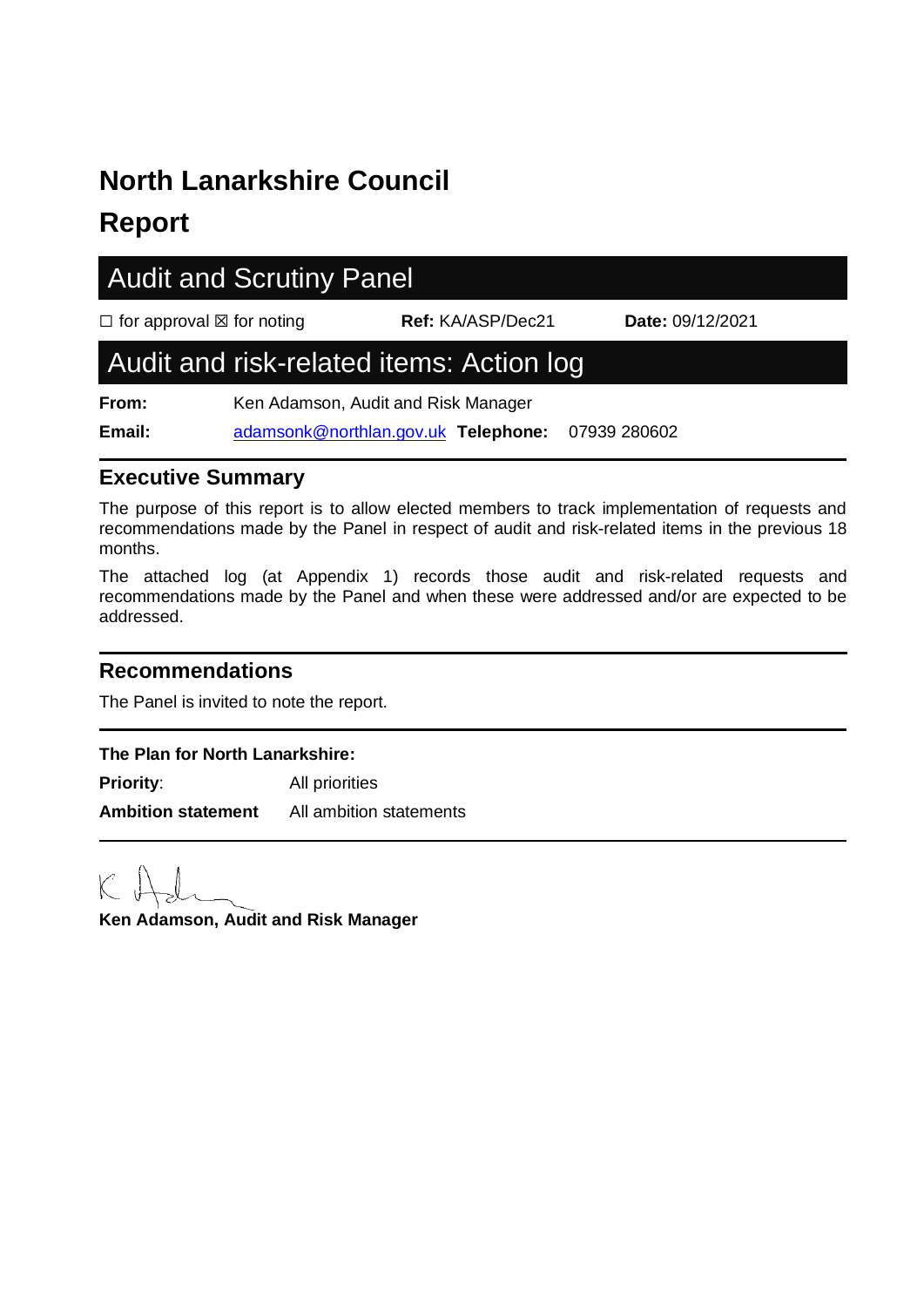| <b>Meeting</b>    | <b>Requests or agreed action</b>                                                                                                                                                                                                                                                                                           | <b>Status</b>                                                                                                                                                                                                               |
|-------------------|----------------------------------------------------------------------------------------------------------------------------------------------------------------------------------------------------------------------------------------------------------------------------------------------------------------------------|-----------------------------------------------------------------------------------------------------------------------------------------------------------------------------------------------------------------------------|
| September<br>2021 | A report be brought to a future meeting of the<br>Panel providing information on actions<br>progressed and planned by the Council<br>regarding business continuity and disaster<br>recovery.                                                                                                                               | <b>Outstanding</b> - a report will be brought to the<br>Panel in Cycle 1 in 2022.                                                                                                                                           |
|                   | Internal Audit to provide a report to future<br>meetings of the Panel reporting progress<br>made by management implementing agreed<br>management actions in relation to all audit<br>recommendations categorised as "red" or<br>"amber".                                                                                   | <b>Complete</b> $-$ A report on this matter is included<br>as a separate agenda item for this meeting.                                                                                                                      |
|                   | Implementation by management of actions<br>agreed in response to External Audit's<br>recommendations to be monitored through<br>reports from Internal Audit.                                                                                                                                                               | <b>Complete</b> – Progress in respect of relevant<br>agreed actions in the most recent External Audit<br>reports are included as part of the Internal Audit<br>follow-up report included in the papers for this<br>meeting. |
| June 2021         | A report be brought to a future meeting of the<br>Panel<br>providing<br>information<br>on<br>progress/actions planned by the Council to<br>achieve Carbon Net Zero by the timescale<br>agreed by Council.                                                                                                                  | <b>Complete</b> - A report on this matter was<br>submitted to the Panel meeting in September<br>2021.                                                                                                                       |
|                   | Planned Internal Audit work in respect of<br>procurement should consider the use and<br>prevalence of single tender response contract<br>awards                                                                                                                                                                            | <b>Complete</b> – This matter is addressed in the<br>'Procurement' audit report included within the<br>Internal Audit Progress Update agenda item for<br>this meeting.                                                      |
| March<br>2021     | Internal Audit to provide update in respect of<br>ongoing response to Covid business grants<br>fraud risks.                                                                                                                                                                                                                | <b>Complete</b> – Appropriate narrative in relation to<br>this issue is included in the report on NFI which<br>forms part of the agenda for this meeting.                                                                   |
| December<br>2020  | Internal Audit to provide more clarity on the<br>impact of Covid-19 on its ability to maintain<br>audit coverage and complete planned work.                                                                                                                                                                                | <b>Complete</b> – Narrative and detailed information<br>in respect of this matter was included within the<br>Internal Audit Progress Report included in the<br>papers for the March 2021 meeting.                           |
|                   | Submit<br>following<br>reports<br>the<br>key<br>on<br>corporate risks in line with the attached<br>future programme:<br>Economic Regeneration Development<br>Plan (ERDP) (Cycle 1)<br>Tackling poverty (Cycle 1)<br>$\bullet$<br>Information governance (Cycle 2)<br>$\bullet$<br>Public protection (Cycle 2)<br>$\bullet$ | <b>Complete</b> – Report on those matters indicated<br>as 'Cycle 1' were included as separate agenda<br>items for the March 2021 meeting and for those<br>reports indicated as 'Cycle 2' for the June 2021<br>meeting.      |
| October<br>2020   | A report be submitted to the next 'audit'<br>meeting of the Panel outlining the route map<br>and timescales for the achievement of PCI<br>DSS compliance.                                                                                                                                                                  | <b>Complete</b> – Reports on this matter were<br>included as separate agenda items for the<br>December 2020 and June 2021 meetings.                                                                                         |

### **Appendix 1 Audit and risk related items: Action log**